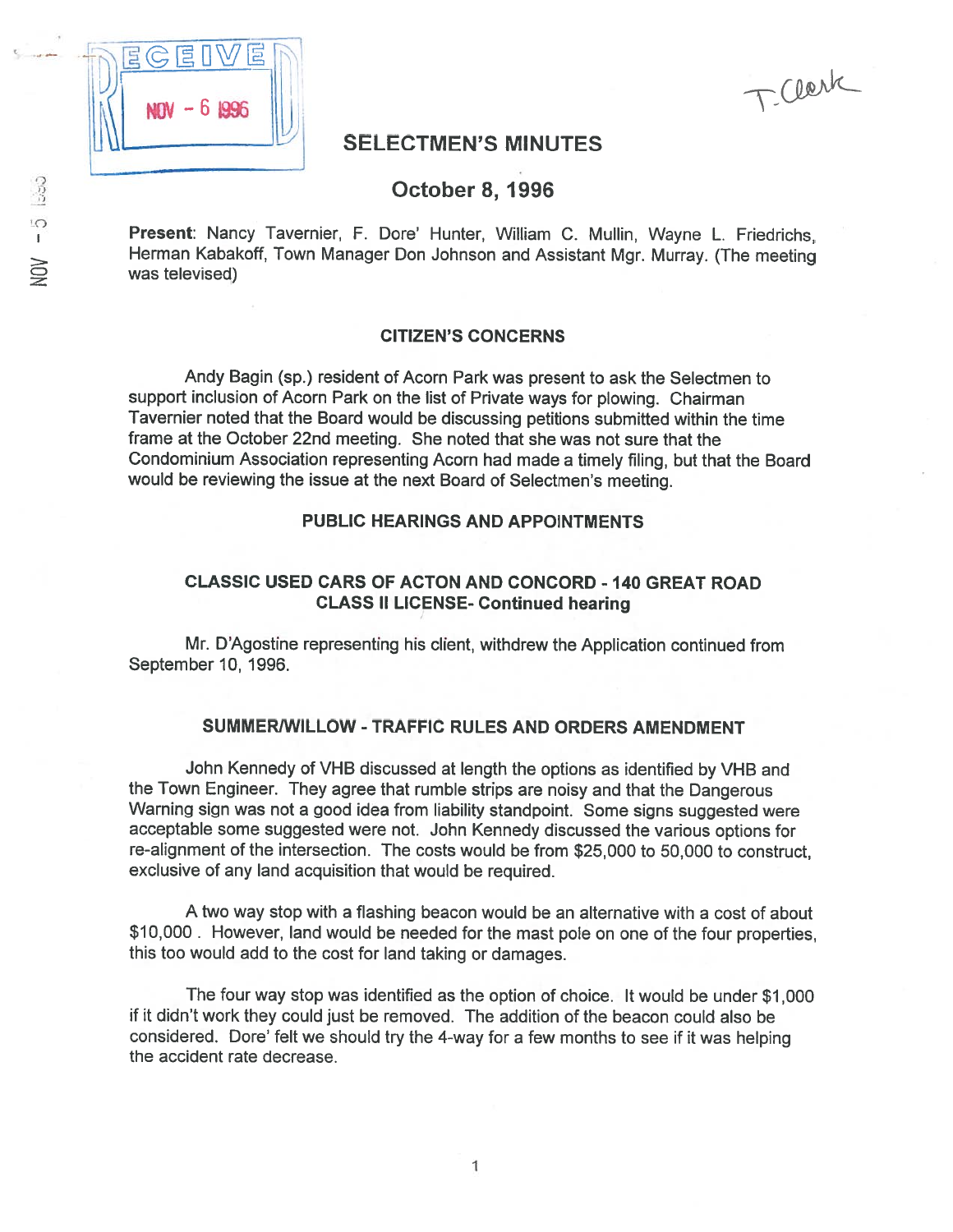WILLIAM MULLIN - Moved to recommend a double stop at Summer Street East and West with more aggressive signage on Summer and Willow. NANCY TAVERNIER -SECOND. 1-4 (No) Motion fails.

Mr. Mullin urged an incremental approach. Mr. Kabakoff felt <sup>a</sup> 4-way stop was <sup>a</sup> better approach. Mr. Friedrichs felt it is important to address the safety at the corner and urged <sup>a</sup> 4-way stop. Mr. Hunter was inclined to support <sup>a</sup> 4-way with <sup>a</sup> reasonable date to get experience, put the issue back on the agenda and get <sup>a</sup> report back after its been installed and data can be reviewed.

DORE' HUNTER - Moved to install <sup>a</sup> 4-Way Stop at Willow and Summer and to schedule <sup>a</sup> report from staff in six months with review by the Board on an agenda in June. HERMAN KABAKOFF - Second. UNANIMOUS VOTE.

The Neighbors present expressed their desire that the intersection be realigned or that a flashing light be installed instead of the 4-way stop. They felt it would be noisy and bring air pollution since it is a truck route

Mrs. Tavernier noted that the \$10,000 for the light could be discussed at budget time or submitted as <sup>a</sup> warrant article for the Spring Town Meeting.

### SELECTMEN'S BUSINESS

## POST TOWN MEETING PROJECTS

The Board discussed the status of the post town meeting projects. Dore' will be continuing his conversations with Bill regarding Chapter O. Herman and Wayne are still moving along with their review of the Historic District Bylaw. The timeline is nearing completion with regard to the town meeting and warrant distribution timeline, Nancy is working with staff to complete this. Herman and Dore' are reviewing Outreach Program,<br>Nancy suggested they be forwarded copies of the Board/Committee Survey.

### CAC DISCUSSION CAC INTERSECTION PLANS

Dore' spoke about the process they use to review the Rotary and concerns of the participating communities. The Town's are not happy with the studies to date. Mr. Hunter said that <sup>a</sup> Representative needed to be appointed to question the model and letters are needed to be sent to District 4. Mr. Hunter asked for approval of the Board to send the letter as drafted in the packet. The Board has to move to consensus at School/Wetherbee and Hosmer/Piper/Taylor to push since we've lost access. Mr. Hunter thinks the group should meet and get <sup>a</sup> general concept developed. DORE' HUNTER - Moved to send the Draft as written from the Board to District 4. WAYNE FRIEDRICHS Second. UNANIMOUS VOTE.

The Board will be discussing this at the Kelley's Corner Planning Committee Meeting to see who is interested, Bill thought the sub committees could get together and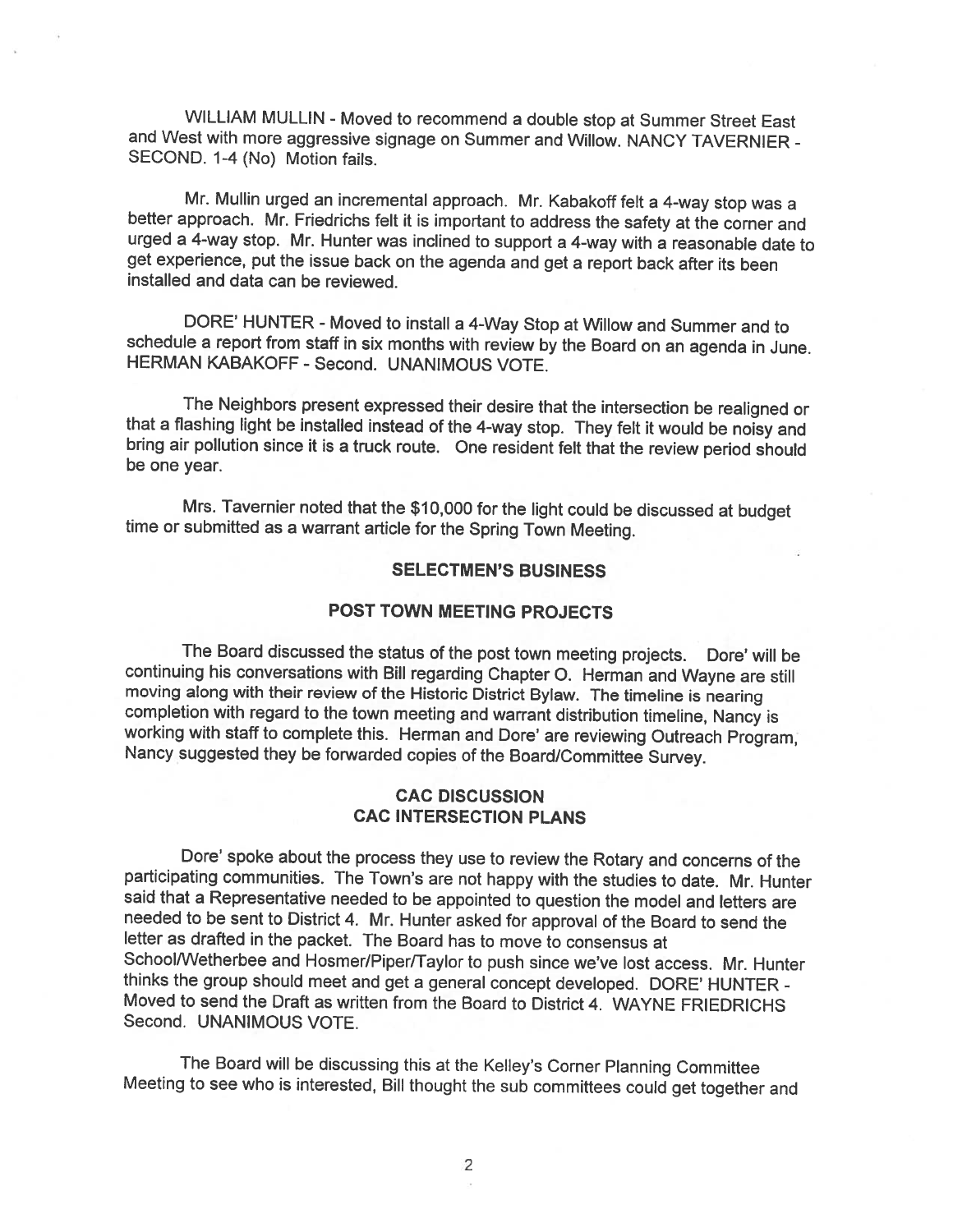fast track it. It was decided that it should be an agenda item at the KCPC on the 21St with Don to talk to Roland and Nancy to the Planning Board.

#### 2001 PLANS

The Selectmen will be hosting the November 4th meeting at the Senior Center. All members with the exception of Mr. Mullin will be attending.

### ACTONIBOXBOROUGH CULTURAL COUNCIL

The endorsement was discussed. The Board agree<sup>d</sup> to endorse their next project and the Chairman will write the endorsement letter. WILLIAM MULLIN - Moved to suppor<sup>t</sup> the ABCC's Project, Environmental Sculpture Exhibit for the Fall of 1997. HERMAN KABAKOFF - Second. UNANIMOUS VOTE.

### SEWER COMMITTEE UPDATE

The Chairman announced the October 29th meeting at 7:30 P.m. when the Adams Street testing and what capacity will be announced. That will be 6 days before the 2001 meeting. Financing options to be prepared by John. Bill noted that no Fin Com members appeared to be participating from the minutes he reviewed. Nancy said that their participation should increase now that the money end of the project is moving forward.

Dore' and Nancy met with Jim Deming of the Water District and Steve Stuntz. Mr. Demming has <sup>a</sup> lot of input and is very interested. He will join the Steering Committee if appointed. HERMAN KABAKOFF -Moved to appoint Mr. James Demming to the Sewer Steering Committee. WILLIAM MULLIN - Second. UNANIMOUS VOTE.

It was noted that Paul Hogan from DEP would be coming to Acton and Doug and Nancy would be giving him <sup>a</sup> tour.

#### ACHC

DORE' HUNTER - Moved to appoint Kevin McManus to a one year term, Peter Berry and Jana Mullin to two year terms, Pamela Shuttle and Betty McManus to three year terms, Robert VanMeter and Pamela Fleetmen as Associates of the Acton Community Housing Corporation ("ACHC"]. HERMAN KABAKOFF - Second. UNANIMOUS VOTE.

NESWC -The Board noted the October 10th meeting which is open to the public.

ALG - The next meeting is the 16th the Town Manager asked to any possible agenda items. Town meeting date possible change is still being discussed at school level. The board wanted to clarify this.

RECREATION - Mr. Mullin updated the progress he has made on the White Paper. It was questioned how much is available for the report. \$23,000 available for the repor<sup>t</sup> but it is anticipated it will be around \$10,000. He will try to solicit questionnaires opinion from those who would have been at the summit.

SCHOOL SPACE - Dore' reported on the various forum's held by the Schools.

 $O(-1000r)$  8, 1996

3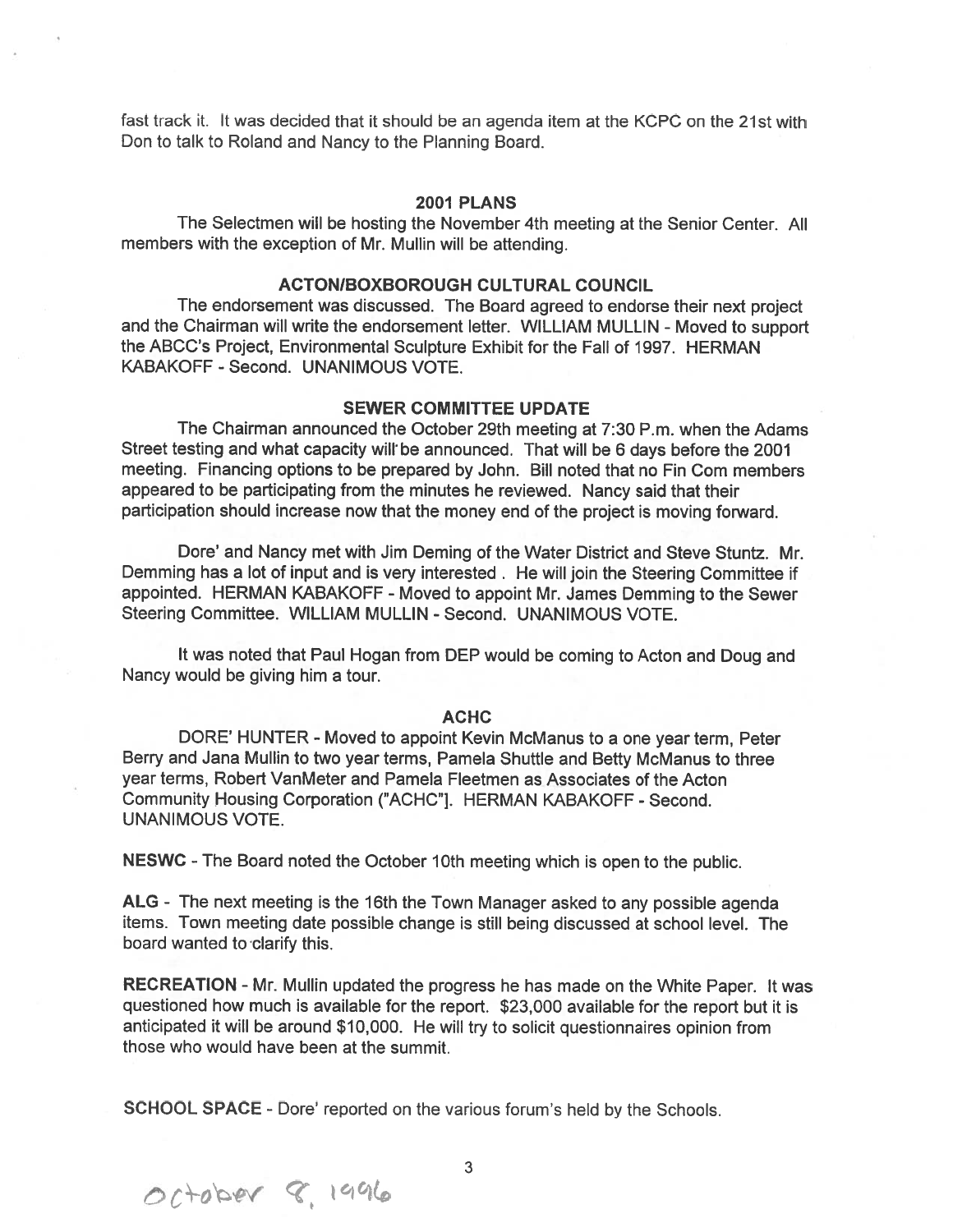# CONSENT AGENDA

HERMAN KABAKOFF - Moved to Approve. DORE' HUNTER - Second. UNANIMOUS VOTE.

### TOWN MANAGER'S REPORT

ADVANCE FUNDS IN LIEU OF BORROWING - The Town Manager asked the Board to sign the repor<sup>t</sup> of Advance Funds in Lieu of Borrowing. The Board signed and it will be forwarded to DOR.

COMMUNITY POLICING -Town Manager announced receipt of funds from the Community Policing Grants award.

The Board adjourned at 10:30 P.M.

Clerk

 $\int_{0}^{C \text{left}} |f| \leq 4L$ Christine M.

Recording Secty. OCT8. I 996.DOC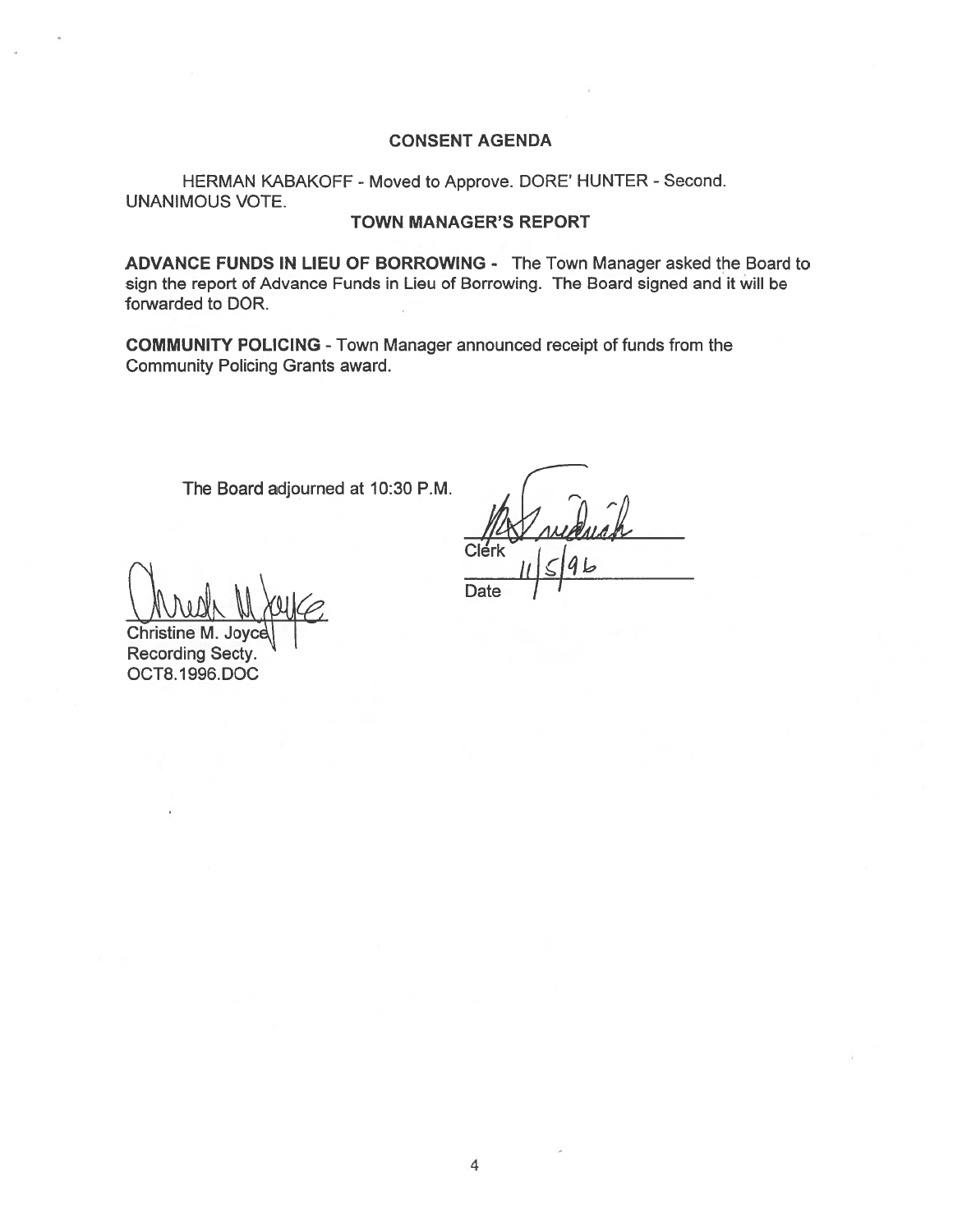October4, 1996

TO Board of Selectmen

FROM: Nancy E. Tavernier, Chairman

SUBJECT: Selectmen's Report

# AGENDA Room 204 October 8, 1996

### I. CITIZEN'S CONCERNS

### II. PUBLIC HEARINGS & APPOINTMENTS

- 1. 7:45 PETER TRUE CLASS II HEARING CONTINUATION -Application has been withdrawn by applicants attorney.
- 2. 8:00 SUMMERWILLOW TRAFFIC RULES AND ORDERS AMENDMENT- Enclosed please<br>find comments and suggestions from residents along with staff and consultant recommendations for Board review and action.

### Ill. SELECTMEN'S BUSINESS

3. POST TOWN MEETING PROJECTS - Enclosed <sup>p</sup>lease find <sup>a</sup> memo regarding projects and status for discussion.

4. CAC - Enclosed please find a Draft letter regarding Rte. 2 Rotary replacement for Board review and discussion.

5. CAC INTERSECTION PLANS - Selectman Hunter would like to discuss his proposal for a joint meeting to discuss Piper-Taylor and School-Wetherbee intersections.

6. <sup>2001</sup> PLANS -Enclosed <sup>p</sup>lease find <sup>a</sup> schedule for Board review and discussion.

7. ACTONIBOXBOROUGH CULTURAL COUNCIL -Enclosed <sup>p</sup>lease find <sup>a</sup> request for <sup>a</sup> letter of endorsement for the Fall <sup>1997</sup> Environmental Sculpture Exhibit for Board action.

### 8. SEWER COMMITTEE UPDATE

9. ACHC -Enclosed <sup>p</sup>lease find the Act Establishing and the criteria for Official appointment of Board Members.

### lv. CONSENT AGENDA

10. ACCEPTANCE OF MINUTES - Enclosed <sup>p</sup>lease find minutes from September 10, <sup>1996</sup> for Board acceptance and signature.